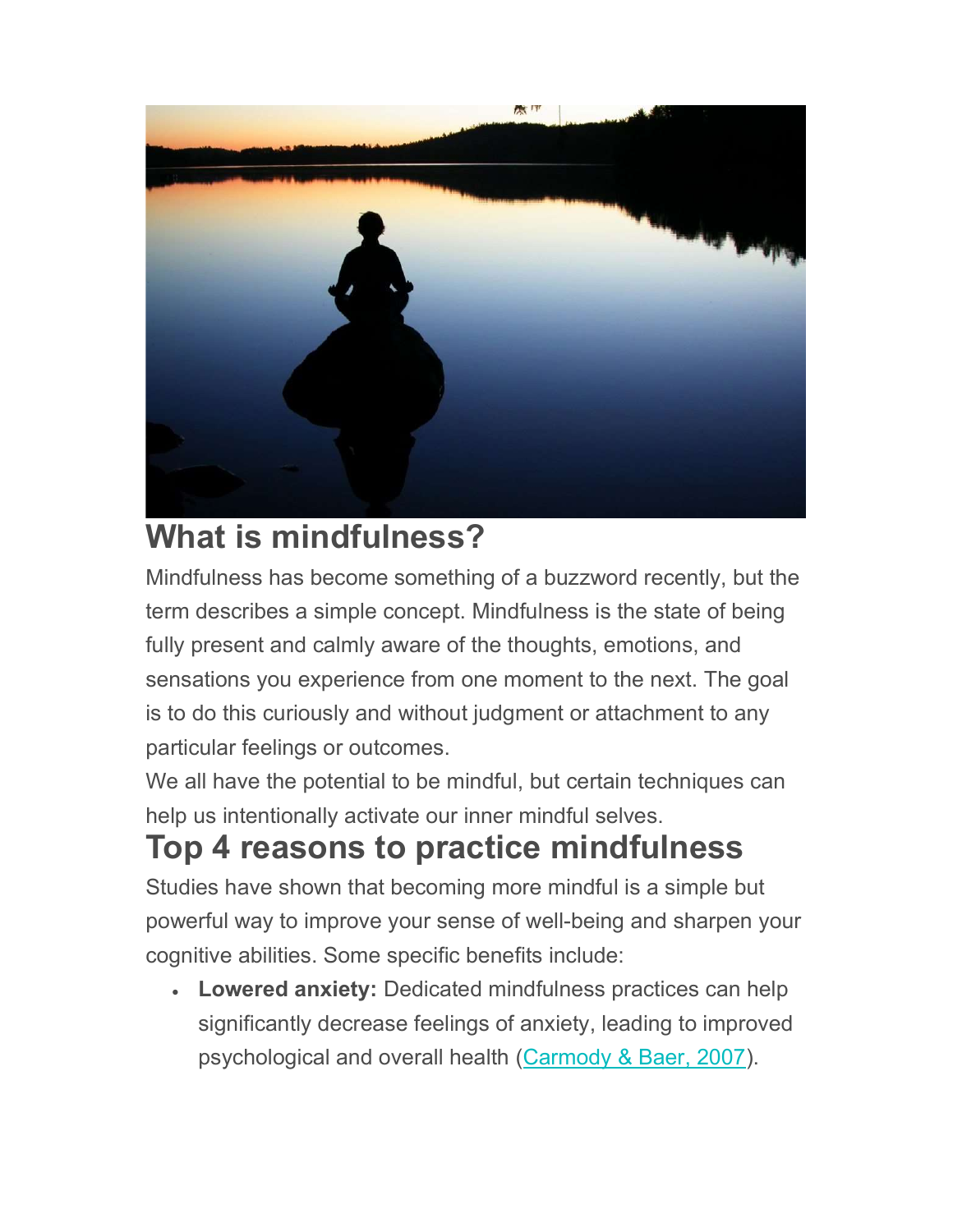- Reduced stress: Even a brief mindfulness practice can similarly be an effective intervention to lower psychological stress, which in turn can improve general health. This is especially important if you are recovering from an acute health event, such as a stroke or traumatic brain injury (Creswell et al., 2014).
- Decreased pain and fatigue: Mindfulness practices have been effective in studies at reducing pain and improving mood in survivors of traumatic brain injury (McMillan et al., 2002). Furthermore, survivors of stroke and traumatic brain injury who took a Mindfulness-Based Stress Reduction course reported experiencing decreased mental fatigue (Johansson et al., 2012).
- **Improved cognition and communication: Mindfulness** practice has also been linked to a longer attention span, which can enhance your ability to perform demanding cognitive tasks and to communicate clearly (Jha et al., 2007). Studies have even shown that consistently meditating might physically alter areas of the brain related to cognitive and sensory processing (Lazar et al., 2005).

## How can I practice mindfulness?

One of the best aspects of practicing mindfulness is that it is something anyone can do without special training or equipment. All you need is the desire and willingness to be more fully in touch with the present.

Consider starting here to tap into your inner mindful state:

• Find a quiet moment: Pick a time when you have a few minutes to yourself and will not be rushed or interrupted.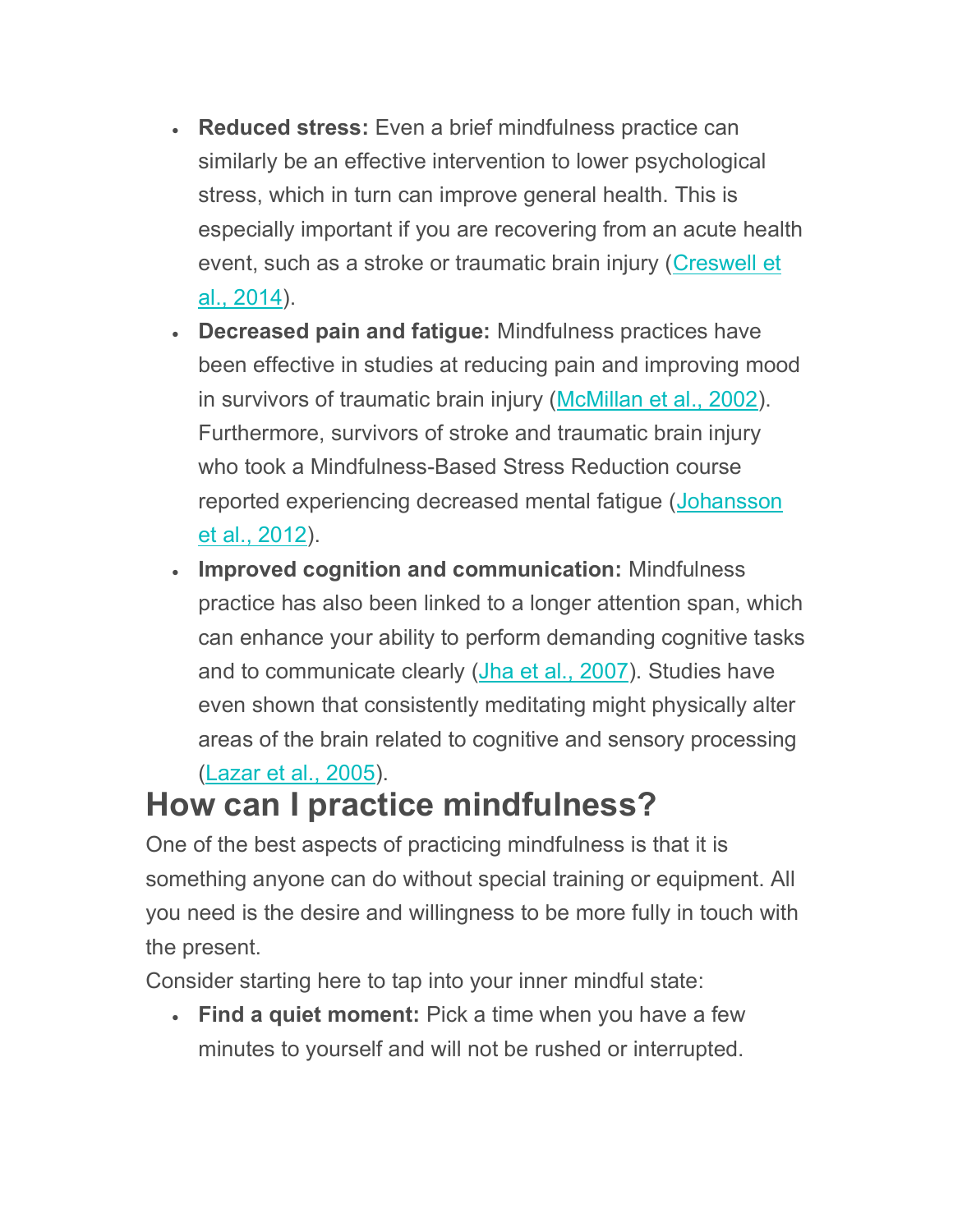- Commit to practicing for a certain amount of time: It could be a set number of minutes that you track via a timer, or it could simply be for the full duration of a specific activity through to its natural end.
- Start slowly: You might find a mindfulness practice tiring at first, due to the concentration required. It is important to take breaks and go slowly at first, starting with one to two minutes a day and working up.
- Choose your mindfulness exercise: You might try to mindfully taste a sour lemon candy, paying attention to how the wrapper sounds and noting the sensations in your body as the candy melts on your tongue. Or you might decide to mindfully perform a mundane daily activity like washing the dishes, noticing the sound of running water, and the slippery texture of the soap.

Whatever you decide to do, try to do it *mindfully*. That means that you should try to focus with intention and curiosity on every part of your experience, including what you smell, hear, feel, or think during the practice. Try to avoid fixating on a particular outcome, such as finishing the whole candy or washing all the dishes. Instead, let each moment take you to the next.

 Acknowledge disruptions without judgment or attachment: If you find yourself getting distracted by something external, such as a loud noise, or internal, such as a thought that elicits strong emotion, acknowledge the interruption without judgment of yourself or others. Then, detach yourself from the distraction, gently turning your mind back to the exercise. You might visualize an overwhelming thought or emotion as a leaf floating along a stream, moving toward you and then away again.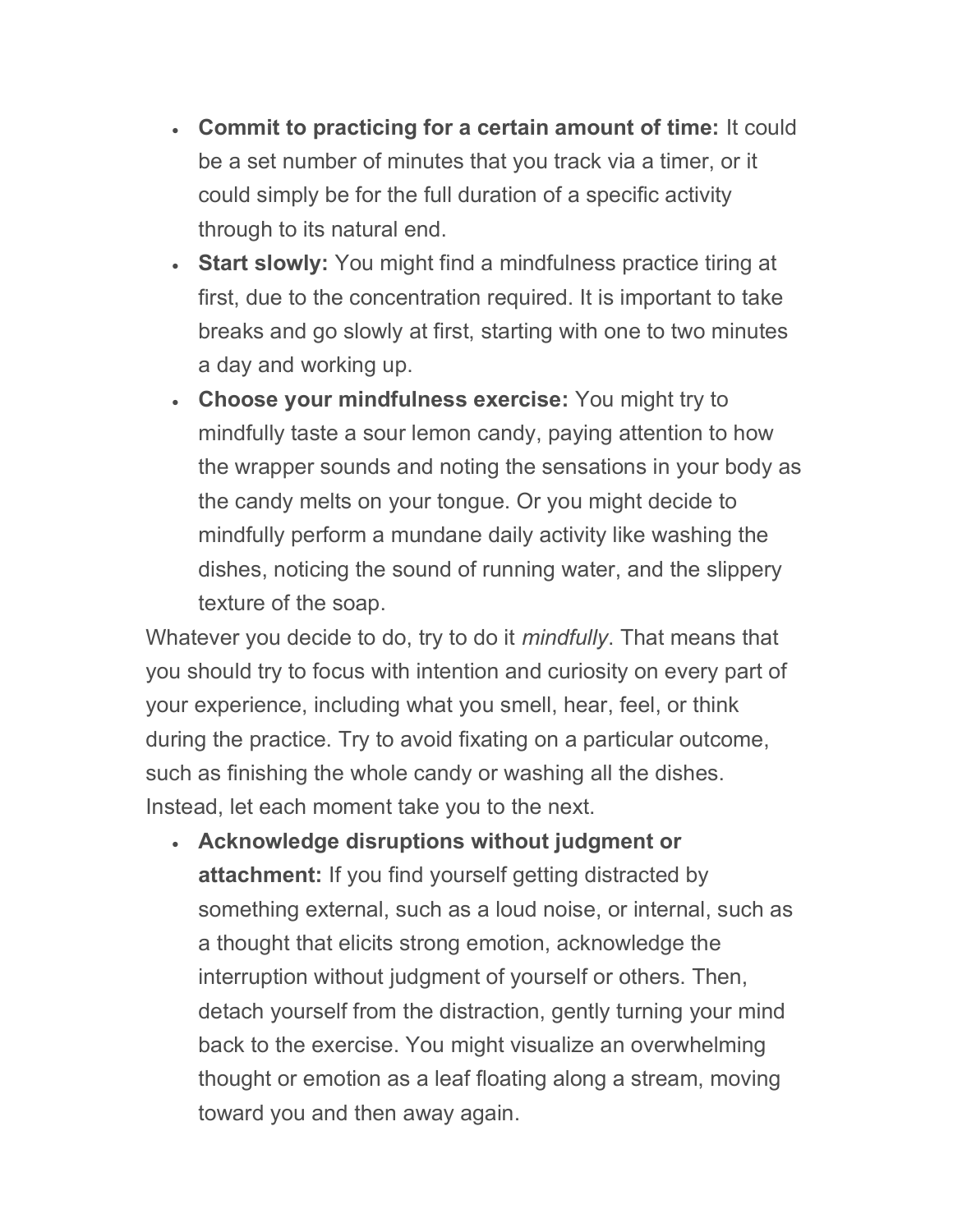• Be patient with yourself: Remember that, as with anything else, the process of becoming more mindful is a gradual one. You might experience impatience, boredom, or frustration as you begin practicing this skill.

Additional supports:

If it feels intimidating to begin a mindfulness practice completely on your own, you might consider the following resources:

- Seek social support: Friends, family, or mental health professionals can be a valuable source of encouragement if you choose to share your mindfulness journey with them. They might remind you to do a daily practice or check-in to ask how you are feeling afterward.
- App-based guided meditations: There are a variety of apps for the iOS and Android operating systems that offer guided mindfulness meditations. Popular apps available for free include Insight Timer, UCLA Mindful, and Smiling Mind.
- Join a local meditation group: Usually, an instructor will lead the group through a live guided meditation. These groups can be a great way to build community into your practice.
- Enroll in a Mindfulness-Based Stress Reduction (MBSR) course: MBSR courses lead students through an intensive, 8 week mindfulness curriculum. They usually involve a substantial time and monetary commitment. Many clinical studies on the benefits of mindfulness have been based on MBSR programs (A.K. and S.K., 2011).

Over time, entering a state of mindfulness will become a more seamless part of your everyday experience. You might continue practicing specific mindfulness techniques or doing daily meditation, or your practice might evolve to integrate more fully with your daily activities. Either way, hopefully, it will not take long before you start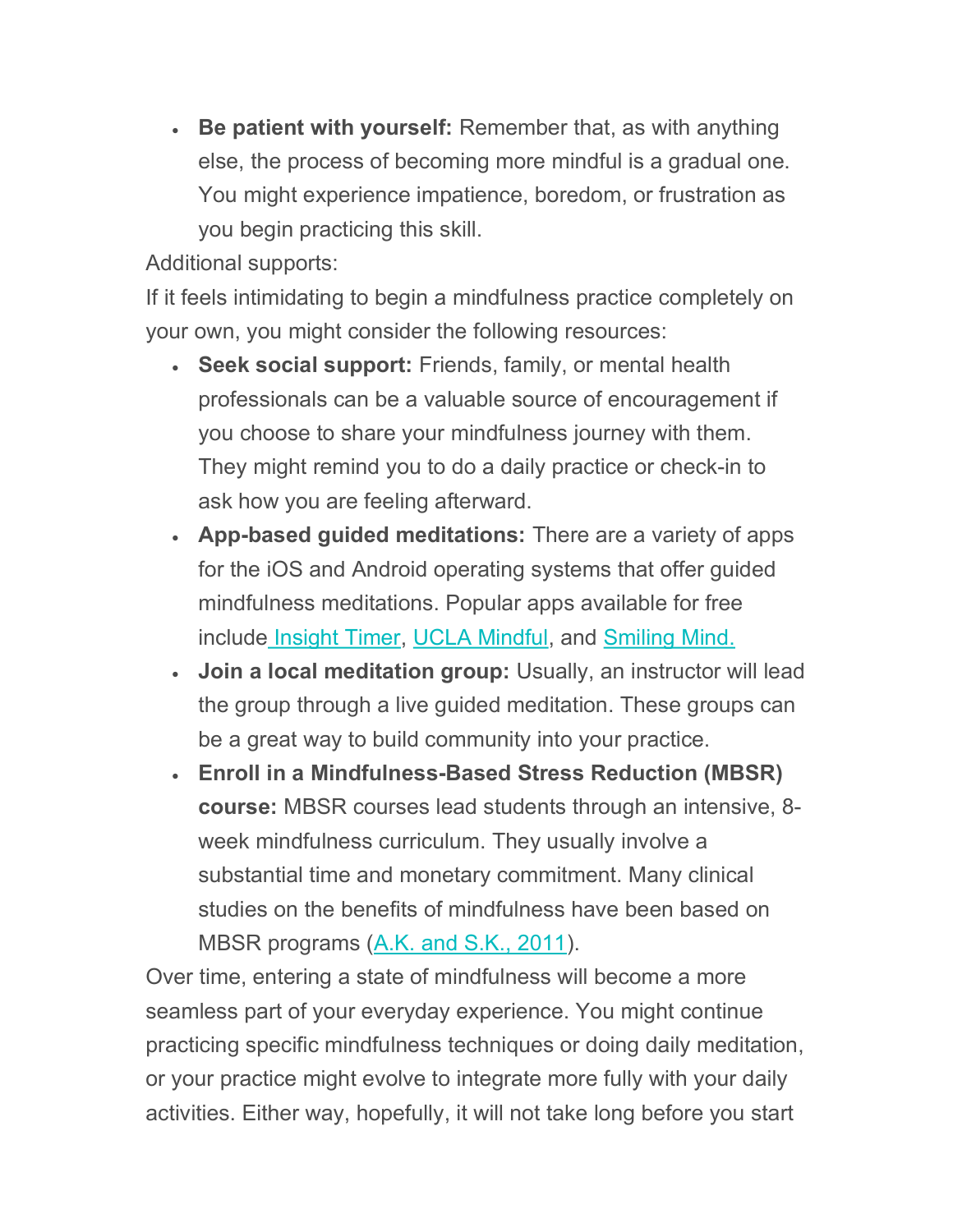to notice the benefits of mindfulness practice on your mental and physical health as you progress in your recovery from a stroke or traumatic brain injury.

## References and Further Resources

Creswell, J. D., Pacilio, L. E., Lindsay, E. K., & Brown, K. W. (2014). Brief mindfulness meditation training alters psychological and neuroendocrine responses to social evaluative stress. Psychoneuroendocrinology, 44, 1–

12. https://pubmed.ncbi.nlm.nih.gov/24767614/

Carmody, J., & Baer, R. A. (2007). Relationships between mindfulness practice and levels of mindfulness, medical and psychological symptoms and well-being in a mindfulness-based stress reduction program. Journal of Behavioral Medicine, 31(1), 23–33. https://link.springer.com/article/10.1007/s10865-007-9130-7 Jha, A.P., Krompinger, J., & Baime, M.J. (2007). Mindfulness training modifies subsystems of attention. Cognitive, Affective, & Behavioral Neuroscience, 7(2), 109–

119. https://link.springer.com/article/10.3758/CABN.7.2.109 Johansson, B., Bjuhr, H., & Rönnbäck, L. (2012). Mindfulnessbased stress reduction (MBSR) improves long-term mental fatigue

after stroke or traumatic brain injury. Brain Injury, 26(13-14), 1621– 1628. https://pubmed.ncbi.nlm.nih.gov/22794665/

Lazar, S. W., Kerr, C. E., Wasserman, R. H., Gray, J. R., Greve, D. N., Treadway, M. T., … Fischl, B. (2005). Meditation experience is associated with increased cortical thickness. NeuroReport, 16(17), 1893–1897. https://pubmed.ncbi.nlm.nih.gov/16272874/

McMillan, T., Robertson, I. H., Brock, D., & Chorlton, L. (2002). Brief mindfulness training for attentional problems after traumatic brain injury: A randomised control treatment trial. Neuropsychological Rehabilitation, 12(2), 117–